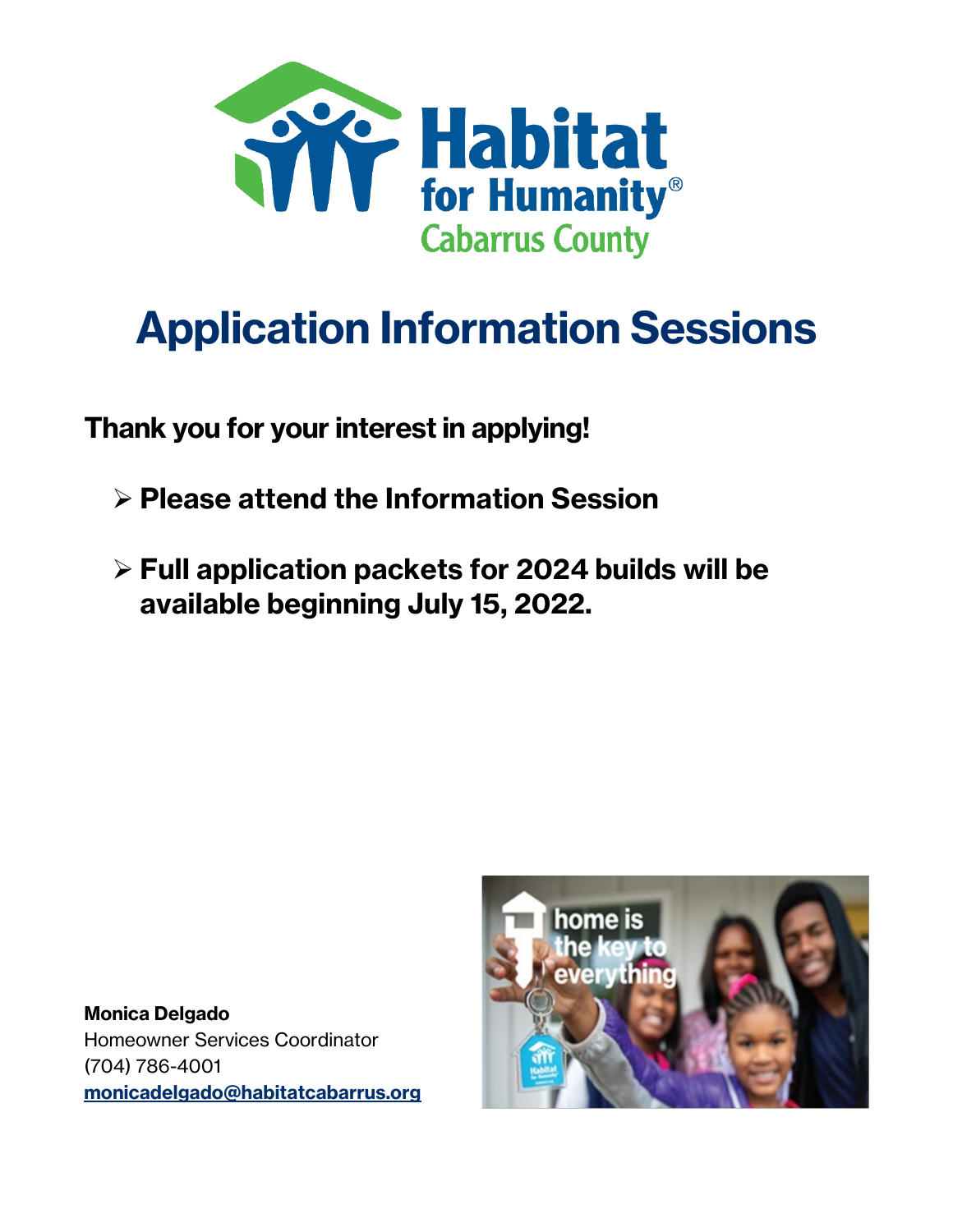## **Habitat for Humanity Cabarrus County (Habitat Cabarrus) Introduction to Homeownership Program:**

All applicants are highly encouraged to attend a one-hour information session on our Homeownership Program. Attending this session shows "Willingness to Partner" with Habitat Cabarrus.

This year's sessions will be held **in person** as well as **virtually** at McGill Baptist Church at 5300 Poplar Tent rd., Concord, NC 28027.

- Monday, July 11, 2022, at 11:30 a.m.
- Thursday, July 14, 2022, at 7:00 p.m.

To register, click [HERE](https://www.signupgenius.com/go/10C0E48AAAE28A7FDC61-homeownership)

\*Families that do not have access to the internet and/or video capabilities need to call Monica Delgado to reserve a spot at (704)786-4001.

#### **About the Sessions:**

Sessions will cover information about the application process, the selection of families, and how Habitat Cabarrus builds its houses. The class is free. Interpreters are not provided; however, Mrs. Delgado is bilingual and can assist in Spanish. You are welcome to use your own interpreter if needed. Please do not let your children distract you during the sessions.

#### **Applications:**

The application process begins in July following the first information session. Applications are available at the Re-Store located at 2902 South Cannon Blvd. Kannapolis, NC 28083. As well as at the administrative office at 8 Church St. South, Concord, NC 28025. After an in-depth application process, interviews, income verification, reference checks, and an evaluation of the current living situation, final selections are made in early January.

2022 Homeowner Application **Packets are due by August 1, 2022**, Applications **must be mailed to:** Monica Delgado Habitat for Humanity Church St. South Concord, NC 28025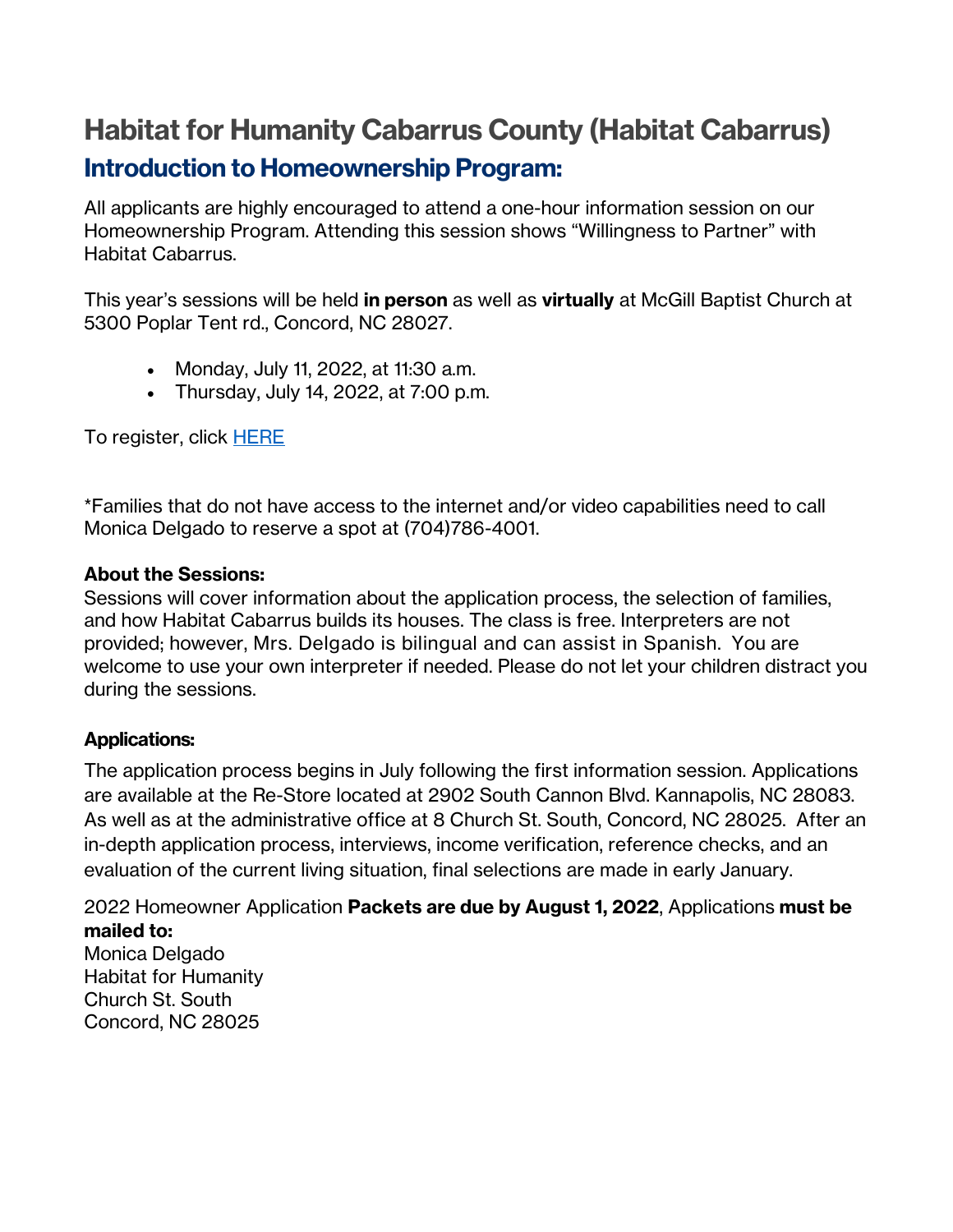### **How Partner Families are Selected:**

The selection of families for our Homeownership Program (known as Partner Families) is done by our Selection Committee. It does not discriminate because of race, color, religion, sex, disability, familial status, sexual orientation, age, gender identity, national origin, or because all or part of the applicant's income is derived from public assistance programs. The applicant families go through the required application and interview process to determine their needs and the ability to meet Habitat Cabarrus' requirements below:

**Residency:** Applicants must have lived or worked in Cabarrus County for the past year.

**Housing Need:** Applicants must currently live in sub-standard housing with structural defects, health hazards, other unsafe conditions, or housing that is simply too small for the family.

**Partnership:** Applicants must be willing to partner with Habitat in the construction of the home by contributing "sweat equity" hours (250 hours minimum per household adult). Families agree to care for, maintain and repair their own homes and yard. Families agree to reflect and represent Habitat Cabarrus in a positive manner.

**Affordability Need:** Each family has a household income that falls within Habitat's guidelines and shows an ability to repay the mortgage.

| <b>Family Size</b> | <b>Minimum Income</b> | <b>Maximum Income</b> |
|--------------------|-----------------------|-----------------------|
| 1                  | \$19,800              | \$33,000              |
| 2                  | \$22,600              | \$37,700              |
| 3                  | \$25,450              | \$42,400              |
| $\overline{4}$     | \$28,250              | \$47,100              |
| 5                  | \$30,550              | \$50,900              |
| 6                  | \$32,800              | \$54,650              |
| $\overline{7}$     | \$35,050              | \$58,450              |
| 8                  | \$37,300              | \$62,200              |

2022-2023 Annual Gross Income Eligibility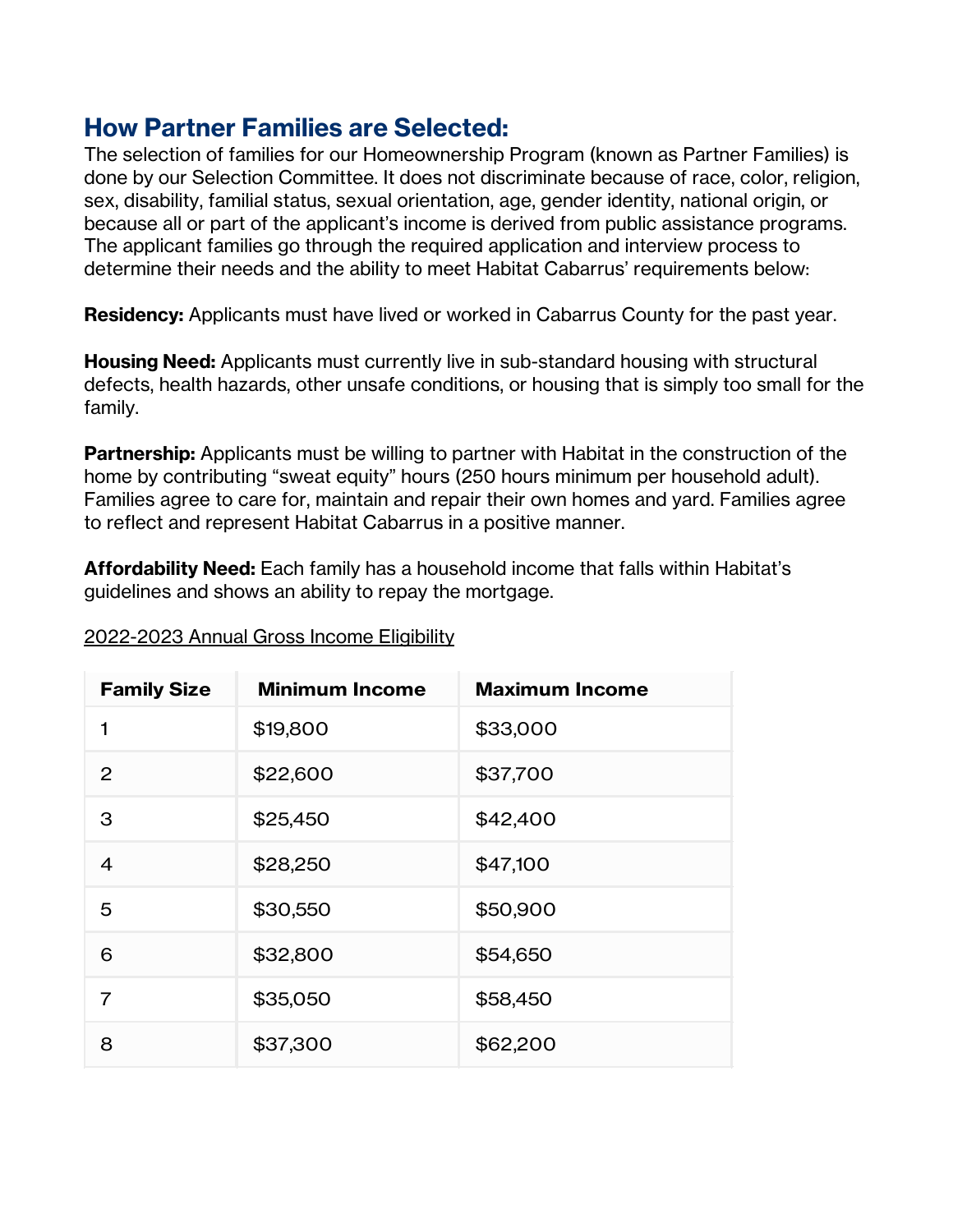## **After You Have Been Selected**

#### **Sweat Equity**

Every Partner Family is required to perform a minimum of 250-500 hours of volunteer work known as "sweat equity" within the Habitat organization before moving into their home. The number of hours required is determined by how many adults live in the household. Sweat equity is an exciting learning experience in which Partner Families work with family, neighbors, and friends to build other Partner Families' homes as well as their own.

- A. Each prospective homeowner and their household members (as applicable) will contribute 250 sweat-equity hours toward the completion of their home or the homes of others. These hours will be completed on the schedule as defined in the partnership agreement and will include construction site work, training for basic home maintenance, homebuyer prepurchase financial training, and other activities as defined by the partnership agreement. Failure to complete these hours is cause for deselection. Household members who are 16-17 must perform at least 100 hours of sweat equity.
- B. Sweat equity has no monetary value and will not be compensated should an applicant withdraw or be deselected.
- C. These requirements will be used to calculate the cumulative hours.
	- I. At least 90% of the total cumulative hours of sweat equity must be completed in construction. All exceptions must be approved by Habitat Cabarrus management.
	- II. Homebuyer Education Program completion will be required for each applicant.
	- III. Willingness to Partner and Sweat Equity requirements in the Letter of Acceptance must be met.
	- IV. An exception can be made to Sweat Equity requirements at the discretion of Homeowner Services staff with CEO approval. All exceptions must be documented.
	- V. Appropriate accommodations and modifications will be made for household members with disabilities in accordance with the Americans with Disabilities Act (ADA).

#### **5- builds per year**

We are currently limited to building 5 homes a year, but the need is much greater.

#### **Stable Housing**

When a family moves into their Habitat for Humanity home, IT'S JUST THE BEGINNING OF THEIR Habitat story. In addition to gaining a safe, affordable shelter, their quality of life improves. Overwhelmingly, 92% of homeowners said their lives were better since moving into their Habitat home, and 89% attributed that positive change specifically to the Habitat